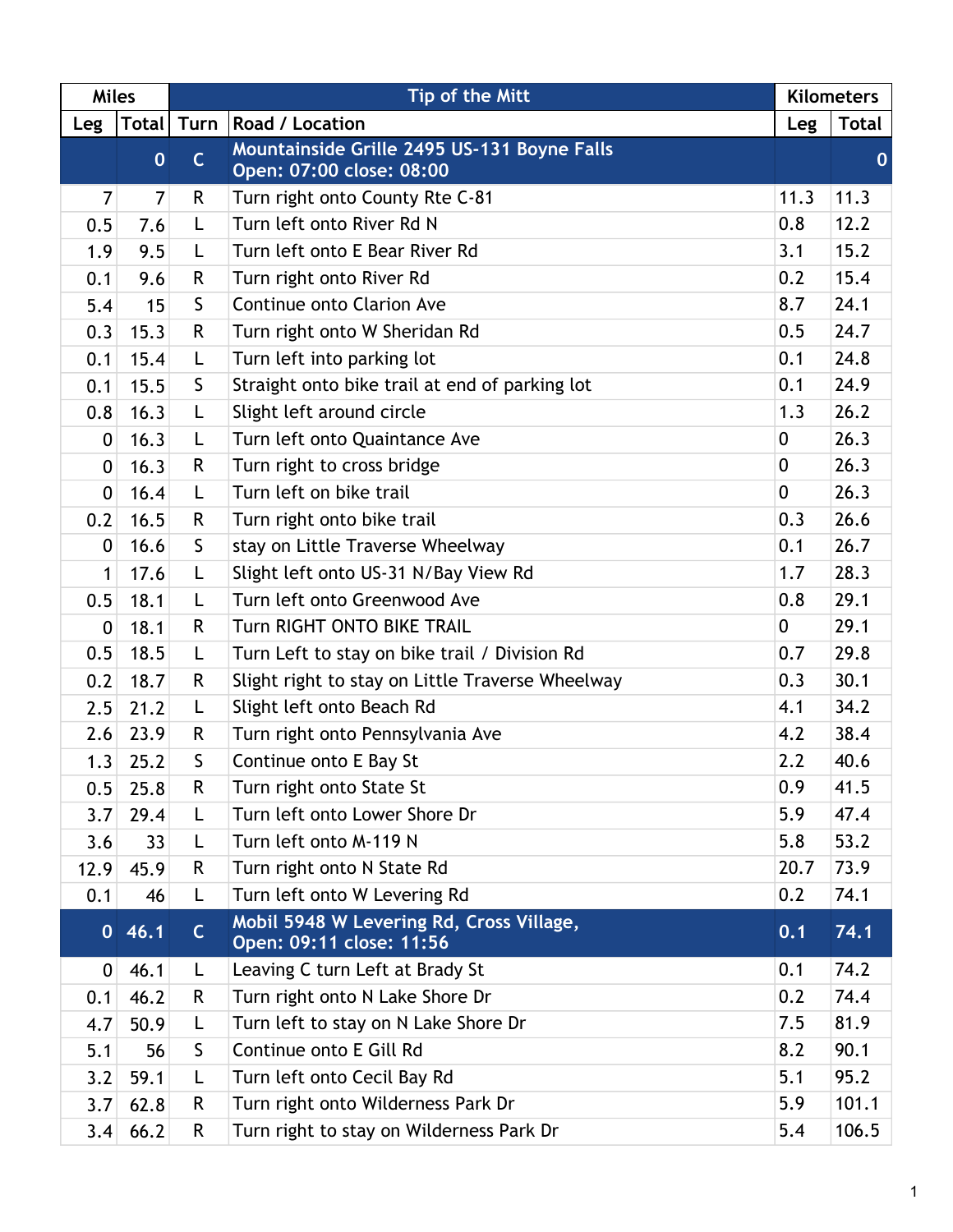| 0.2              | 66.4       | L            | Turn left to stay on Wilderness Park Dr                                            | 0.4            | 106.9 |
|------------------|------------|--------------|------------------------------------------------------------------------------------|----------------|-------|
| 1                | 67.4       | R.           | Turn right onto W Central Ave                                                      | 1.7            | 108.5 |
| 1.4              | 68.9       | L            | Turn left onto Perrot St                                                           | 2.3            | 110.8 |
| 0.1              | 69         | R.           | Turn right onto Lakeside Dr                                                        | 0.2            | 111   |
| 0.3              | 69.3       | R.           | Slight right onto Sinclair St                                                      | 0.5            | 111.5 |
| 0.2              | 69.5       | L            | Sinclair St turns left and becomes Bostwick St                                     | 0.4            | 111.9 |
| 0.1              | 69.7       | L            | Turn left onto sidewalk/bikepath                                                   | 0.2            | 112.1 |
| $\overline{0}$   | 69.7       | R.           | Turn right onto sidewalk/bikepath                                                  | $\overline{0}$ | 112.1 |
|                  | $0.2$ 69.8 | $\mathsf{C}$ | INFO Control Take selfie with Bridge and text it to 248-915-<br>022 with your name | 0.3            | 112.4 |
| 0.2              | 70.1       | L            | Turn left onto N Huron Ave                                                         | 0.4            | 112.8 |
| 0.2              | 70.3       | R.           | Slight right onto Langlade St                                                      | 0.3            | 113.1 |
| 0.2              | 70.5       | S.           | Continue onto S Huron Ave                                                          | 0.3            | 113.4 |
| 0.7              | 71.2       | L            | Turn Left onto US 23                                                               | 1.2            | 114.6 |
| 10.2             | 81.4       | R            | Turn right toward N Central State Trail                                            | 16.4           | 131   |
| 0.0              | 81.4       | L            | Turn left onto N Central State Trail                                               | 0.0            | 131   |
| 5.5              | 86.9       | L            | Turn Left onto W Lincoln Ave                                                       | 8.9            | 139.9 |
|                  |            |              |                                                                                    |                |       |
| 0.2              | 87.1       | $\mathsf{C}$ | Burger King 664 S Main St Cheboygan,<br>Open:: 11:07 close: 16:20                  | 0.3            | 140.2 |
| $\bf{0}$         | 87.1       | R.           | Leaving Control Turn right head back to bike trail                                 | $\mathbf 0$    | 140.2 |
| 0.2              | 87.3       | L            | Turn left onto N Central State Trail                                               | 0.3            | 140.5 |
| 0.1              | 87.3       | R            | Slight right to stay on N Central State Trail                                      | 0.1            | 140.6 |
| 27.4             | 114.7      | R.           | Turn right onto Cedar St                                                           | 44.1           | 184.6 |
| $\boldsymbol{0}$ | 114.7      | L            | Turn left onto County Rd C-58/S Straits Hwy                                        | 0              | 184.7 |
| 0.1              | 114.8      | $\mathsf{C}$ | Downtown Market 12961 S Straits Hwy Wolverine, MI<br>Open: 11:07 close: 16:20      | 0.2            | 184.8 |
| 0                | 114.9      |              | Leaving Control continue south on County Rd C-58/S Straits Hwy                     | 0              | 184.9 |
| 6.3              | 121.1      | S            | Continue onto Old 27 N                                                             | 10.1           | 194.9 |
| 1.1              | 122.2      | R            | Turn right onto Thumb Lake Rd                                                      | 1.8            | 196.7 |
| 12.2             | 134.5      | L            | Turn left onto Railroad St                                                         | 19.7           | 216.4 |
| 0.5              | 135        | R            | Turn right onto Mill St                                                            | 0.9            | 217.2 |
| $\mathbf{0}$     | 135        | $\mathsf{C}$ | Mountainside Grille 2495 US-131 Boyne Falls<br>Open: 12:53 close: 20:30            | 0.1            | 217.3 |